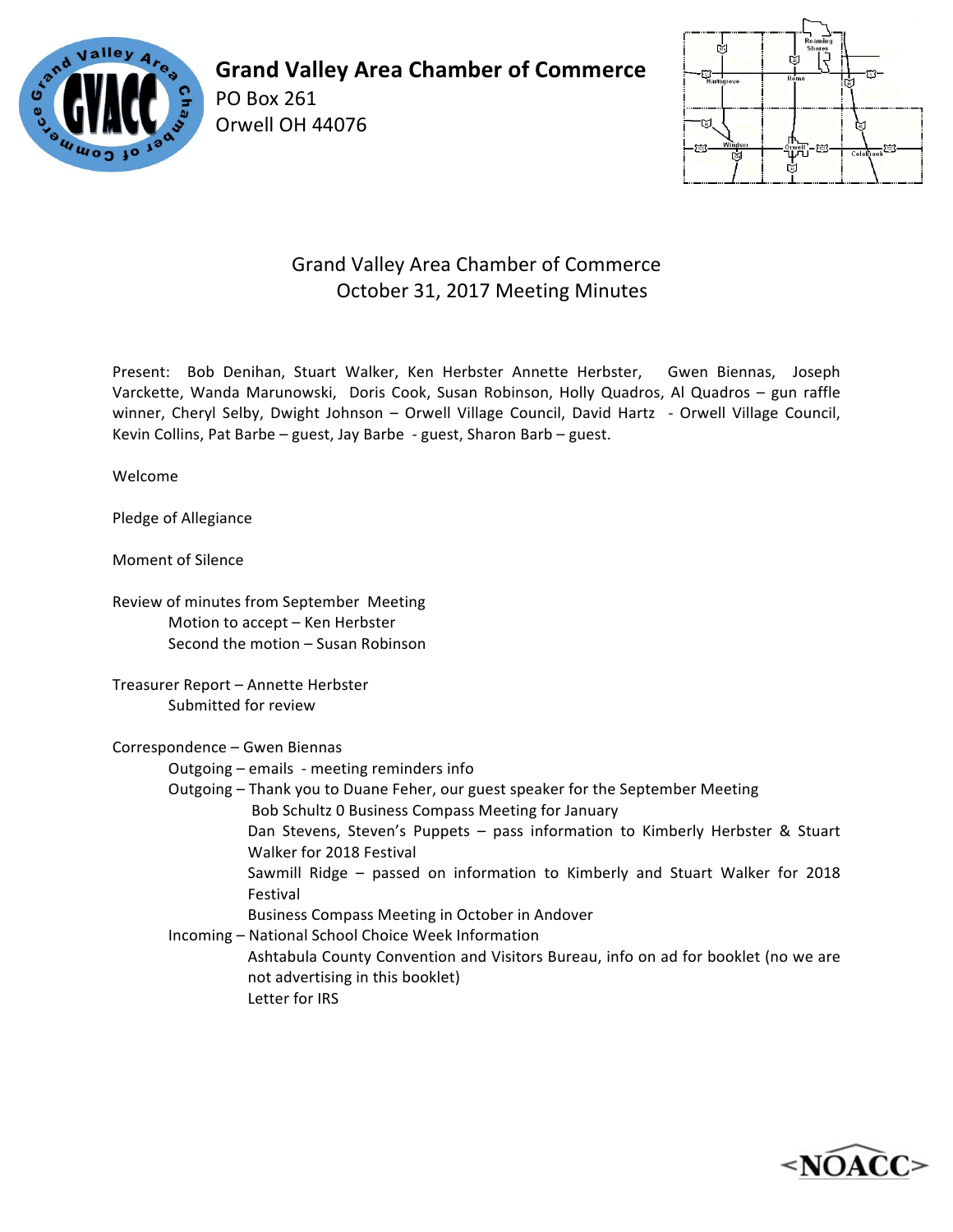

## **Grand Valley Area Chamber of Commerce**

PO Box 261 Orwell OH 44076



Guest Speaker - Joseph Varckette - Village of Orwell Manager

\*Thanks to the Chamber of having him.

\*Great Community

\*Working with the schools - met with a couple students to help with road work and one of the Village employees went to help at the school as an exchange.

\*Fire Hall - not as bad as it could have been. They now have tile on the floor, they did most of the work themselves

- \*Leaf Pickup  $1^{st}$  full week and  $3^{rd}$  week.
- \*2018 Budget
- $*2\%$  increase lowest in the county/state this is just for the Village of Orwell
- \*Please go out and vote on November 7.
- \*Thank you again for having him.

Spotlight Business - October, Ray Bros; November, Orwell Tool; December, Tri County Veterinary Clinic; January, Herbster Tax Service

NOACC – last Thursday Stuart Walker was honored with the Bright Star Award. He has done great work for/with our community.

Festival Meeting – will begin in December

\*Contract with the ride company in tact

\*Out of Eden may perform on Sunday 3 hours 6:00 p.m. till 9:00 p.m.

(no contract has been signed as of this date)

Presentation of Gun Raffle Winner - Al Quadros

Nominations from the Chamber Floor for the 2018 Officers – no nominations from the floor. Slate of Officers for 2018 will remain the same as 2017.

Community Energy Program - extended to personal residents

Any questions about website please contact Kimberly Herbster.

Next Meeting will be December 5 beginning at 6:30 p.m. at the Conversation Station. What would you like to have on the menu? What entertainment? It was agreed that we will have appetizers for this meeting. Gwen will contact the Choir Director Mackenzie Pinto to see if a small choir can perform.